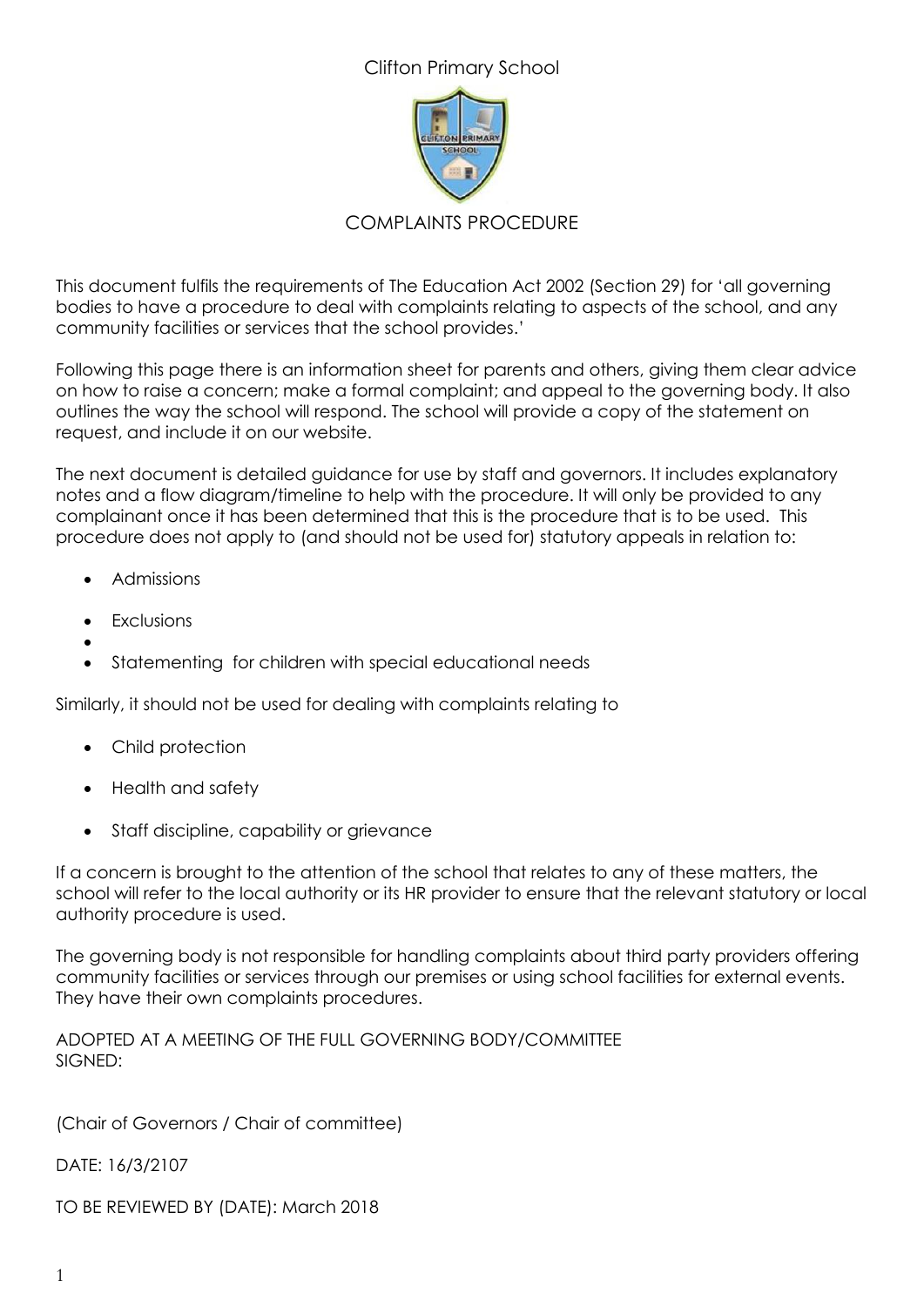### CLIFTON SCHOOL: COMPLAINTS PROCEDURE

INFORMATION FOR PARENTS, CARERS AND OTHER USERS OF SCHOOL SERVICES We very much hope that you and your child will be very happy at our school, and that any concerns that may arise are dealt with swiftly by our staff. However, we recognise that there may be an occasion when you are not entirely happy with an aspect of the service that we provide, and that you want the school to deal with your concern through a more formal process.

This leaflet sets out what the school will do if you wish to raise that concern informally, or make a formal complaint.

Who can raise a concern or make a complaint?

Anyone who uses the school, whether a pupil, a parent or carer, or a provider of a service to the school, or a visitor can use this procedure.

If you wish to raise a concern or complain on someone else's behalf, the school will only deal with this if the person on whose behalf you are complaining is unable to do so for themselves (for example, who may not have English as their first language),in which case the school will need written, signed and sufficient informed consent from the individual on whose behalf the third person is acting.

Cumbria County Council can provide face to face translators or over the phone interpretation services if required.

Cumbria County Council can also offer an advocacy service delivered through Cumbria Multi Cultural Service. The Dual Language Advocates will listen to your problem and will work with you to support you in the complaint process. They can also be used for support in other areas.

If you require a Dual Language Advocate please contact Cumbria Multi Cultural Service 15-17 The Mall, Barrow in Furness, Cumbria LA14 1HL to arrange.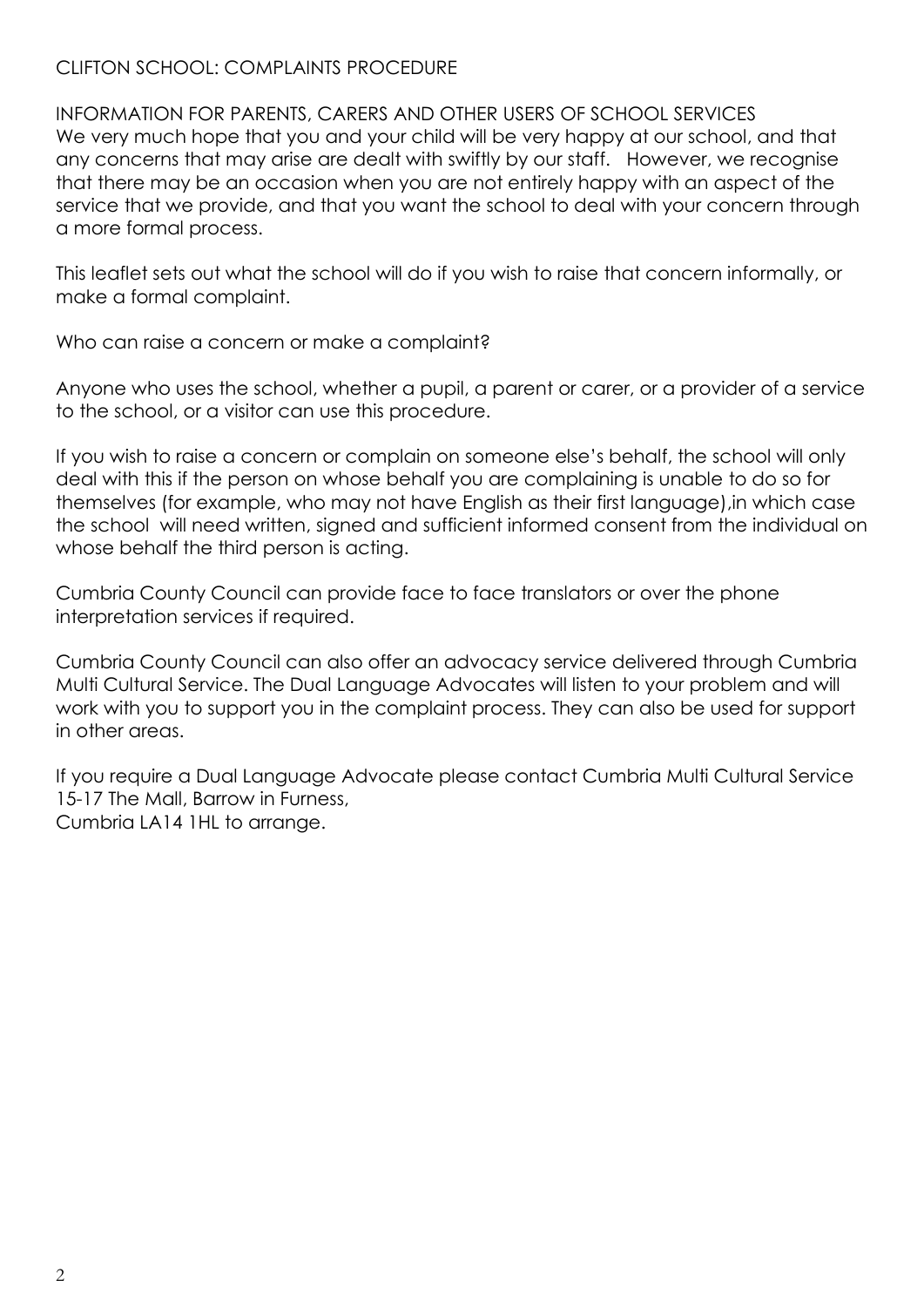How will my concern be handled?

Our procedure has three stages:

- 1. Responding to concerns
- 2. Investigating complaints
- 3. Appeal to the governing body

At any point in the handling of your complaint, there is the possibility of a 'resolution' meeting.

### 1)Responding to concerns

If your concern is about something that a person has or has not done, for example the headteacher, another member of staff, a governor, or a volunteer, you should make an arrangement through the school office to speak to that person or their manager (and not approach them while they are 'on duty').

If your concern is about an aspect of school practice or policy, you should contact the Headteacher. We want to respond to your concern as quickly as possible, but it may not be possible to arrange an immediate meeting; an appointment within a few days may be necessary. We can reassure you that most concerns are usually resolved at this stage.

### 2)Investigating complaints

If you remain dissatisfied by our response to your concern, then you should make a complaint to the Headteacher.

The headteacher will arrange for the complaint to be investigated and respond to you within a reasonable time. If your complaint is about the headteacher, you should contact the Chair of Governors who will arrange for it to be investigated by a nominated member of the governing body.

If your complaint is about the Chair of Governors, you should contact the Clerk to the governing body, who will make the arrangement.

In all cases,

- state that you are making a complaint
- aive specific details
- say what you want the school to do to put things right.

 $\bullet$ 

If you need help to set out your complaint in writing, the school will arrange for this for you.

All letters should be sent to the school address, marked 'Confidential for immediate attention'.

Please be aware that if your complaint alleges misconduct by a member of staff, any investigation by the school and subsequent formal action is protected by confidentiality. You will not know the outcome and the right of appeal will not apply.

#### 3)Appeal to the governing body

If you remain dissatisfied with the outcome of the investigation into your complaint, you may appeal to the governing body.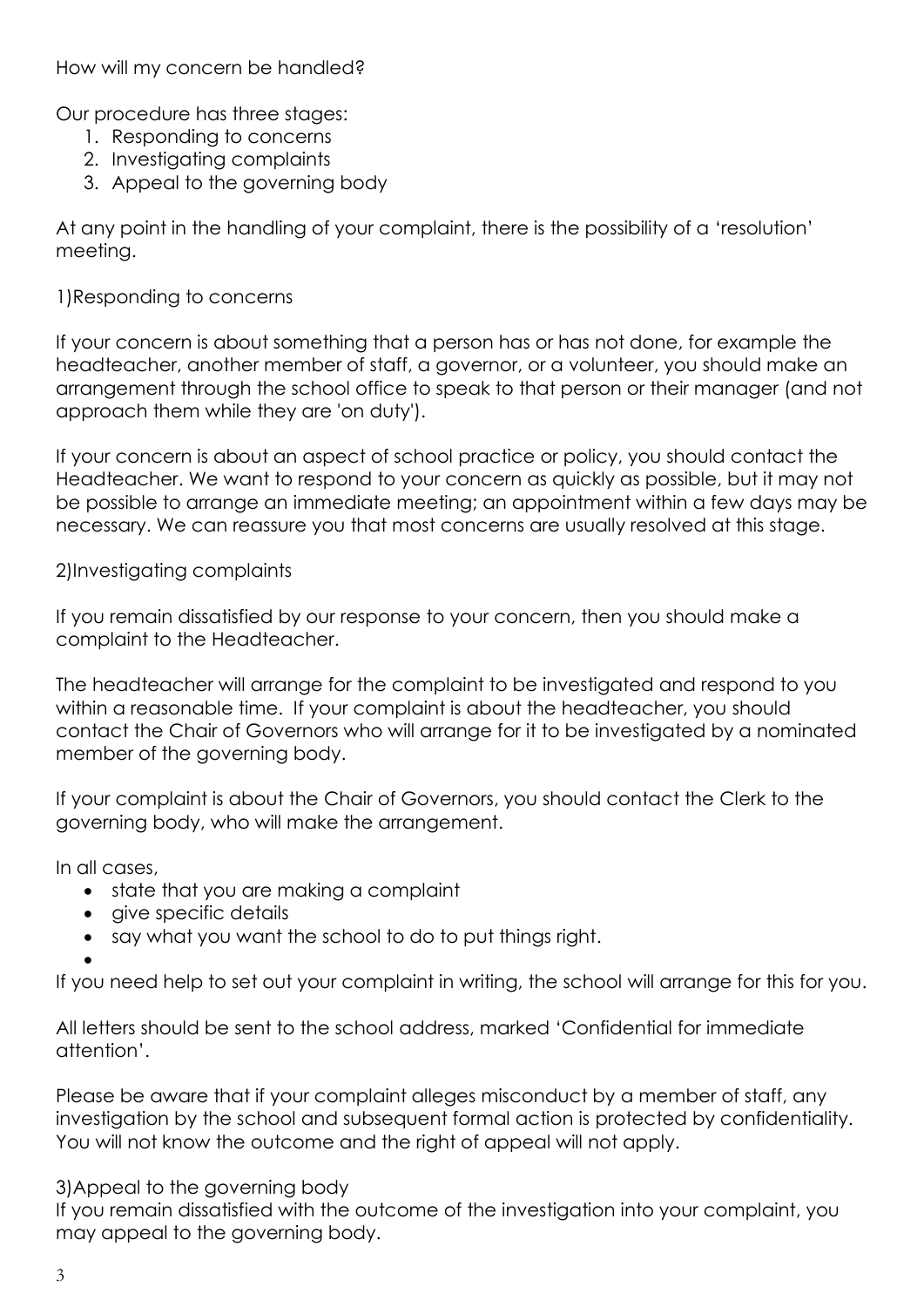The Chair of governors (or the Clerk) will arrange for a panel of governors to consider your appeal and respond to you within a set timescale. For complaints about staff (except the Headteacher) or volunteers who work in school, this is the final stage of the complaints procedure and the panel's decision is final.

If you are complaining about either the Headteacher or a member of the governing body, and are dissatisfied with the nominated governor's response, you also have a right to appeal to the governing body. The letter giving the school's decision following the investigation will tell you how to make an appeal; this is usually by writing to the Clerk. The governing body will arrange for a panel of three governors to review your complaint

After this review, the panel will notify you of its decision. This will include informing you that the school's procedure has been exhausted and that the matter is now closed. There is no further right of appeal to the school against the decision.

Unreasonably persistent, abusive or harassing complainants and vexatious complaints

The school expects anyone who wishes to raise problems with the school to:

- treat all staff with courtesy and respect;
- respect the needs of pupils and staff within the school;
- recognise the time constraints under which members of staff in schools work and allow the school a reasonable time to respond to your concern.

Whilst we recognise that some concerns may relate to serious and distressing incidents, we will not accept threatening or harassing behaviour, and will take steps supported by legal action as appropriate to ensure that the school can continue its work safely and securely.

#### Further Information

.

The governing body is not responsible for handling complaints about third party providers offering community facilities or services through our premises or using school facilities for external events. They have their own complaints procedures. However, the school will liaise with such providers as appropriate.

For any complaint about the following, contact the local authority on 0800 121 8800 for advice and information:

- an appeal against a decision relating to the admission or exclusion of your child
- an appeal against a local authority decision about your child's special educational needs
- an allegation of a criminal offence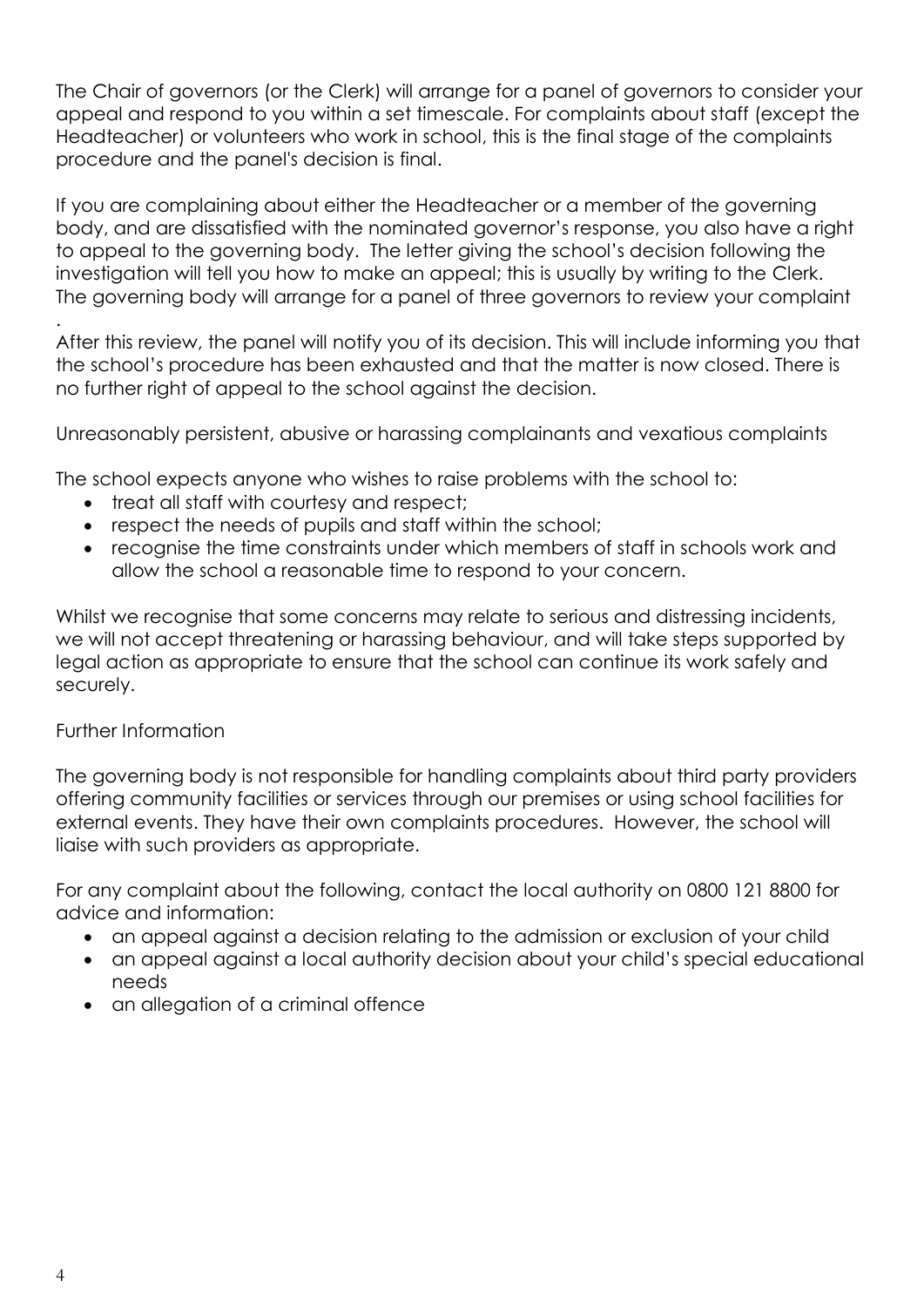### CLIFTON SCHOOL: COMPLAINTS PROCEDURE

#### INSTRUCTIONS FOR STAFF AND GOVERNORS

### Introduction

Definition of a complaint (for the purposes of this procedure)

This document explains how any concern, complaint or allegation received by the school should be handled. It should be read in conjunction with the leaflet' Information for Parents, Carers and Other Users of School Services'.

In its initial stages it sets out how the school will receive any complaint, of whatever nature, and how it will respond to the complainant.

The investigative and appeal stages are only to be used to deal with concerns or complaints about a school decision, a policy or procedure, or the way a school policy or procedure has (or has not) been implemented.

If, at any stage, a complaint is received alleging child abuse, the member of staff or governor receiving the complaint will contact the local authority for advice immediately via the Local Authority Designated Officer (LADO). In such cases, the school will be advised to ensure that the procedures set out by the Cumbria Local Safeguarding Board are followed.

Any other allegation of misconduct or misbehaviour by a member of staff should not be treated using the Part B procedure; the governing body has adopted a separate disciplinary procedure for dealing with such matters.

- 1) Concerns and complaints may be expressed by parents, carers, volunteers or members of the community with an interest in the working of the school, on matters for which the school is directly responsible.
- 2) For the purposes of this procedure, a complaint may be regarded as the formal registering of what may previously have been raised informally as a concern, either by the complainant requesting that the school use the formal procedure, or the school determining that it should use the procedure.

This procedure may also be used to handle any complaints raised about volunteers, such as governors, where employment procedures are not appropriate.

Receiving and responding to a concern or complaint

It is expected that those wishing to raise a concern about an aspect of their child's education will arrange through the office to meet with the relevant member of staff (or their manager) about whom the concern is being raised.

It may be appropriate to arrange for staff to have a senior colleague present for the meeting. Members of staff will

deal with and resolve the concern if they can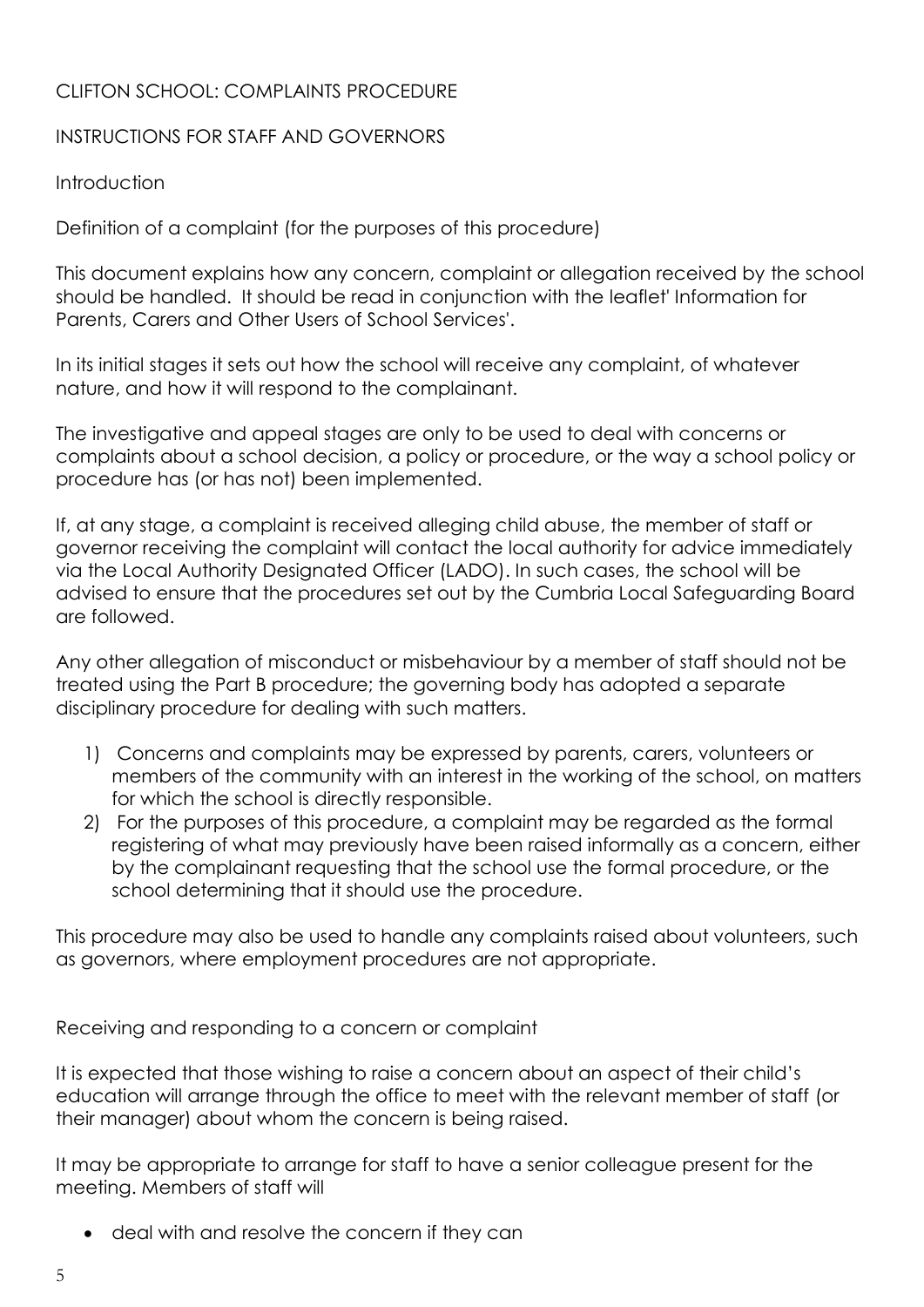report to the headteacher that they have been notified about a concern and explain what action they have taken to deal with it.

4)If the concern is about a matter of school policy, then this should be referred to the headteacher.

5) If a member of the school (staff or governor) receives any concern, complaint, or allegation which is not about them personally, it will be referred in the first instance to the headteacher<sub>2</sub>

so that a decision can be made about how to respond.

If the complaint is about the headteacher, it should be made to the Chair of Governors; if it is about the Chair of Governors, it should be referred to the Clerk to the governors.

Many concerns can be resolved by giving the complainant the opportunity to discuss matters with the individual concerned, whether a member of staff, the headteacher or a governor. The school expects that the vast majority of concerns will be resolved at this stage and relevant managers will make every effort to arrange for such a discussion to take place.

The conclusions of any meeting with the complainant and the outcomes of any informal investigation by a member of staff will be put in writing and copied to the complainant within **5 school days** following the meeting. The letter to the complainant should also explain that if they remain dissatisfied, they have **5 school days** to request that their concern is investigated as a complaint. 1

At any point where this procedure lacks clarity or includes any apparent contradictions, this will be resolved by a decision taken by, in the first instance, the investigator or, subsequently, the chair of the panel, taking into account, any relevant advice provided by the LA . Where a procedural query cannot be resolved, this should be referred to the governing body, or, in the event of emergency, to the chair or vice chair as appropriate.

 $\mathcal{L}$ 

or relevant senior member of staff or line manager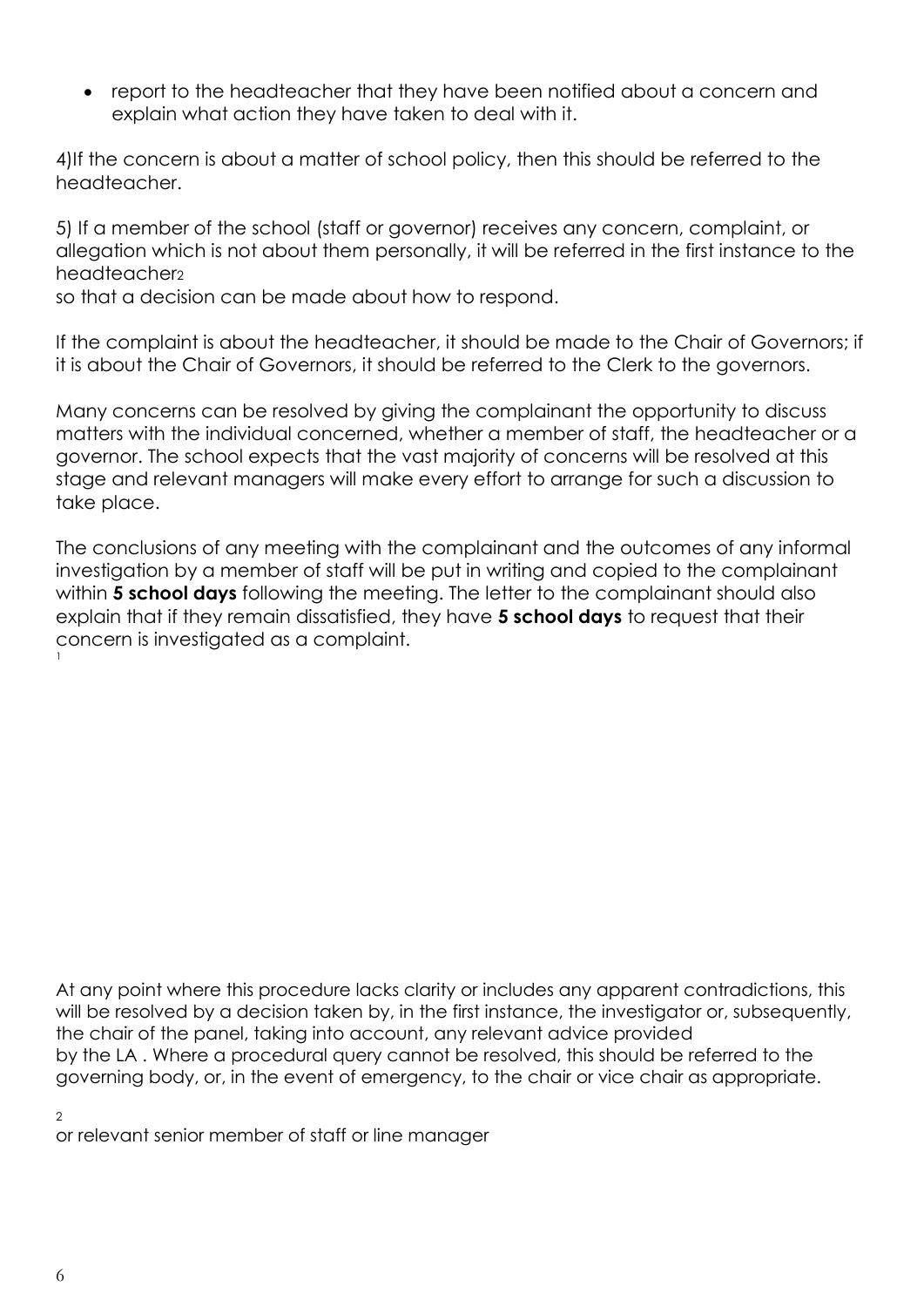### Investigating a complaint

This refers to either

1. An investigation by the headteacher or a senior member of staff (for complaints against members of staff other than the headteacher). OR

2. An investigation by a nominated member of the governing body (for complaints against the headteacher, or a governor).

In the following paragraphs, the word 'investigator' refers to either the headteacher, senior member of staff or governor as appropriate.

## Making a complaint

The complainant should put his/her complaint in writing. The complainant may make a request for formal consideration of their complaint in person, or by telephone. In this case, the person receiving the request will record the details,confirm with the complainant that the written record correctly reflects their complaint, and then pass it to the relevant manager, or the headteacher, or the Chair of Governors, or the clerk, whichever is appropriate.

Initial response to a complaint

However the complaint is notified, it will be acknowledged within **5 school days** by the investigator. The investigator may provide the complainant with a copy of this guidance, once s/he is sure that this

will be the procedure that s/he will follow.

Where appropriate, the investigator may offer an opportunity to meet the complainant within **10 school days** to discuss the complaint, confirm what will be investigated and what outcome the complainant seeks. The outcomes of this meeting should then be confirmed in writing with the complainant and signed by both the complainant and the investigator. A copy of the outcomes should be sent to the complainant within **5 school days** of the meeting.

If it emerges at the meeting that the complainant is expecting to know that disciplinary action will be taken as a result of the complaint, or that a decision taken as part of another statutory process will be overturned, then the investigator should make clear that this is not possible (as disciplinary procedures are confidential) and close the meeting. They should then take advice to make sure that the right procedure is being used.

### Investigation

The complaint will then be investigated. The investigation may include: a) interviews with the person against whom the complaint is made (whether staff, governor, visitor, volunteer) b) interviews with any other relevant witnesses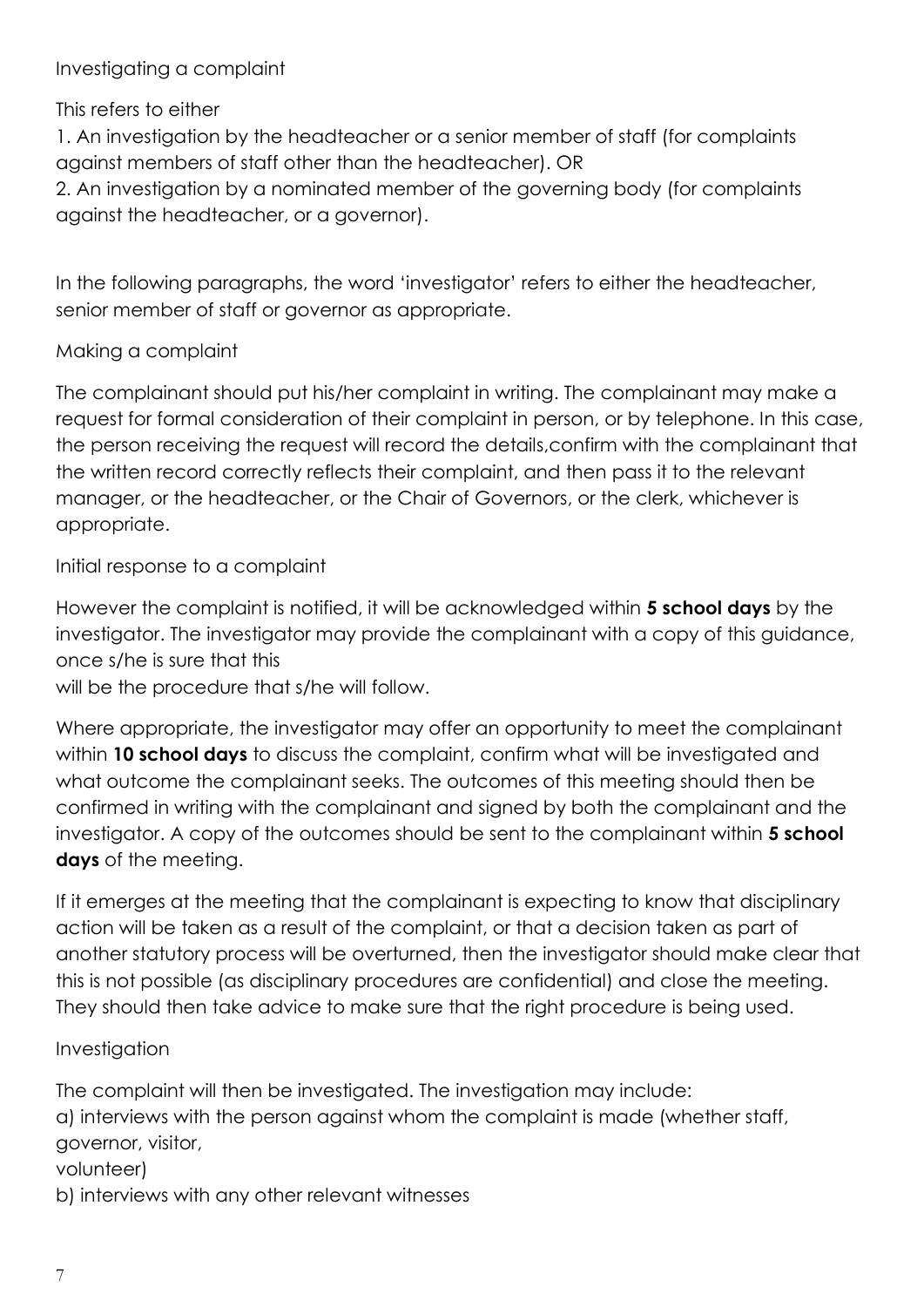- c) a review of any written papers
- d) referring to any relevant school policies or procedures

The investigator may also wish to contact the local authority to check what procedures the school should have in place and what is regarded as good practice.

# **Interviews with children will only be undertaken by professionals (such as teachers or support staff who have a clearly established working relationship with the child) and not by governors. Permission will normally need to be obtained from pupils' parents for such interviews to take place. The school will take advice as necessary from the local authority to ensure that such interviews are conducted appropriately.**

The investigation will usually be concluded within **10 school days** dating from the meeting with the complainant (or from receipt of the complaint where no meeting has taken place, or from the date of confirmation by the complainant that no meeting is sought) and a written response sent to the complainant at the end of the investigation. If there is to be a delay in concluding the investigation, a letter should be sent to the complainant explaining the reason for the delay and providing a revised date.

The written response will explain briefly

a) what the investigation entailed (but not details of what was said or written by witnesses)

b) whether the complaint has been upheld and if it isn't, the main reasons for not upholding

c) any action the school proposes to take to resolve the complaint where it is upheld, including offering a resolution meeting (but not including any subsequent, specific actions against any individual)

d) any policy or procedure recommendations to be made to the headteacher or governing body in the light of the investigation (whether the complaint is upheld or not)

- e) that there is a right of appeal to a panel of governors
- f) that any appeal must be made in writing within **5 school days** of their receiving the outcome letter (or of any failed resolution meeting)
- g) that if the right of appeal is not exercised, the matter is closed.

Where a member of staff or volunteer (e.g. a governor) is the subject of the complaint, s/he will also receive a copy of the written response.

The complainant is not normally entitled to see any written records, notes or minutes made by the investigator during the investigation, except notes of meetings where the complainant was present (The school may nevertheless be required to comply with a release of information through a Data Protection disclosure or Freedom of Information request).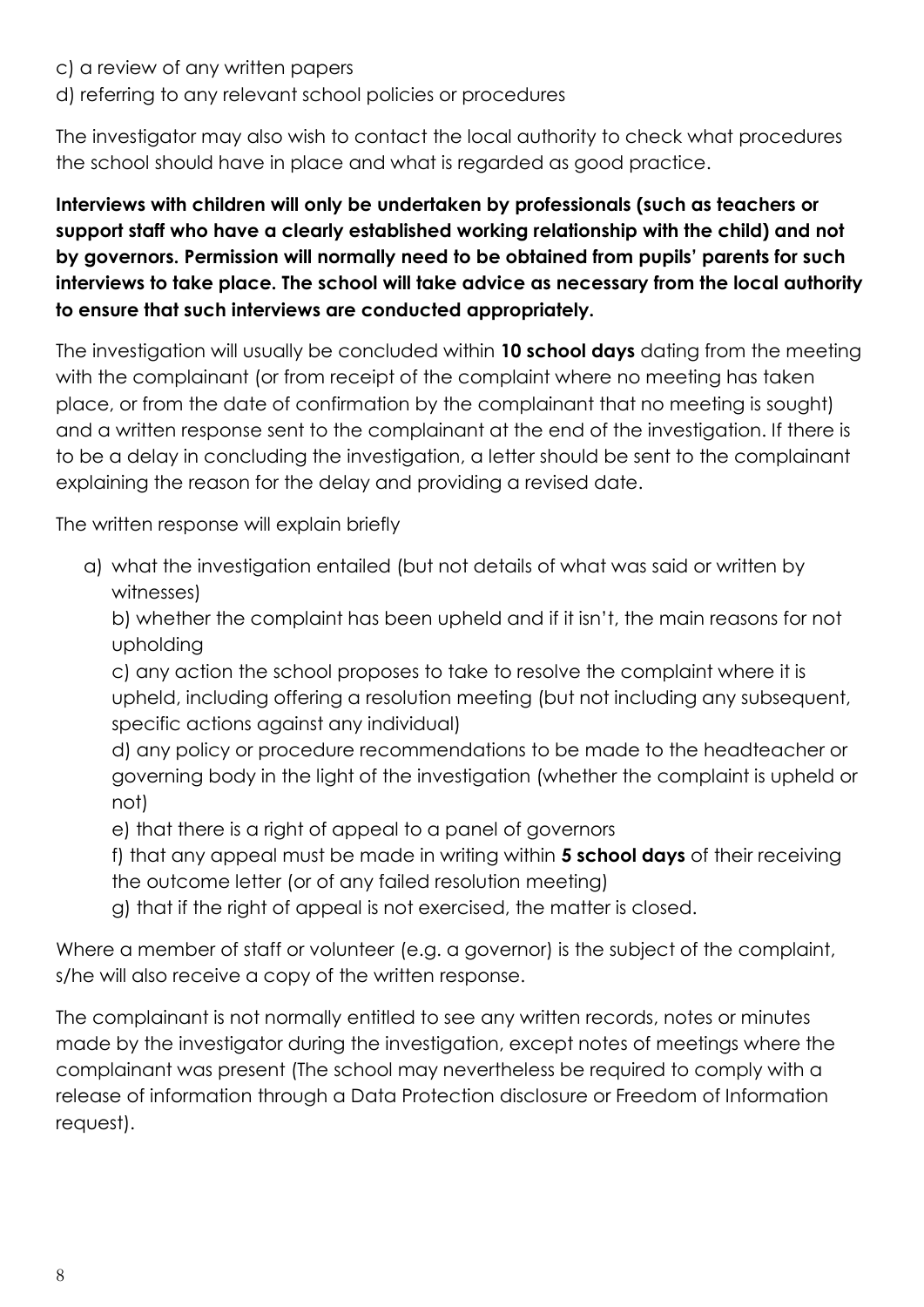### **Appeal to the governing body**

The governing body reserves the right not to proceed with an appeal where the complainant offers no specific grounds: it will not proceed with an appeal simply because the complaint has not been upheld.

Whilst it is expected that complainants will normally write direct to the clerk, a recorded verbal notification of the complainant's request for an appeal hearing is acceptable, provided it is given within the relevant timescale.

A letter will be sent to the complainant acknowledging that they have exercised their right to an appeal review. This letter will:

a) acknowledge that the complainant has exercised their right to appeal b) confirm the grounds for the appeal

c) notify the complainant of the date by when his/her complaint will be reviewed (which will be within **10 school days** of receiving the appeal request)

d) explain the format of the appeal review.

e) inform the complainant of his/her right to submit any documents relevant to the complaint (but not

material that would constitute an additional complaint) not later than **5 school days** prior to the review)

A panel of a *minimum* of two governors, not including the investigator, appointed by the governing body, will review the complaint.

The investigator will also be invited to prepare a written report in response to the appeal for submission to the review panel.

All relevant correspondence and any additional written materials produced by either side will be circulated to all parties not later than **5** school days before the date of the appeal review. Any such material must not divulge confidential information relating to individual employees or children other than the complainant's.

# **Appeal review**

The panel will meet and review all the written evidence presented to them. Their remit is to consider

- a) whether the previous handling of the complaint was sound
	- b) whether the previous judgement reached was justifiable
	- c) whether to uphold or overturn the appeal.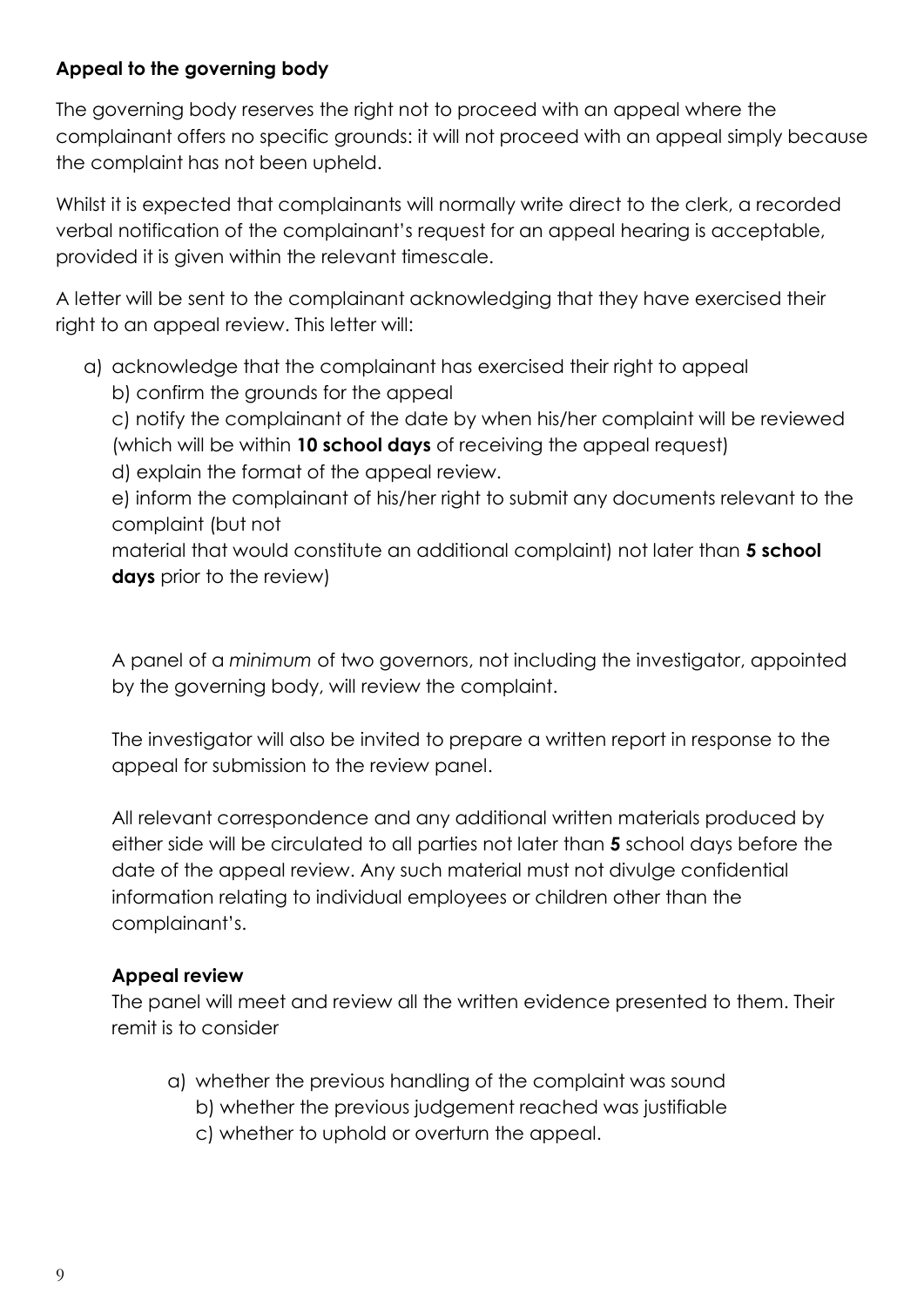The panel may agree to adjourn to enable them to consider any significant written evidence not previously considered, or to remedy any significant defect in the previous investigation. This will not normally include any further interviewing of either the investigator or the complainant, nor witnesses for either side, but this may happen if it is clear that there have been defects in the previous investigation, and this must be put right to ensure a just decision is reached.

The panel will draft a response to the appeal. The written response will summarise a) what evidence the appeal panel considered

b) whether the appeal has been upheld and if it isn't, the main reasons for not upholding

c) any policy or procedure recommendations to be made to the headteacher or governing body in

the light of the appeal (whether the complaint is upheld or not)

d) that this concludes the school's complaints procedure

The complainant, the investigator of the complaint and any member of staff or volunteer who is the who is the subject of the complaint will be notified of the outcome within **5 school days** of the review by the clerk in writing. The chair of the panel may do this in person as well.

Once this point is reached, the complainant will have exhausted the school's complaints procedures.

The following information about other complaint mechanisms are included for the information of the school and should be given to the complainant. They do not form part of the governing body's own complaints procedure.

### **The Secretary of State**

The complainant has a separate right to complain to the Secretary of State if they believe that the governing body or the LA is acting unreasonably or is failing to carry out its statutory duties properly.

#### **Ofsted**

The complainant has a separate right to complain to the Office for Standards in Education (Ofsted). Contact details can be found at [www.ofsted.gov.uk](http://www.ofsted.gov.uk/)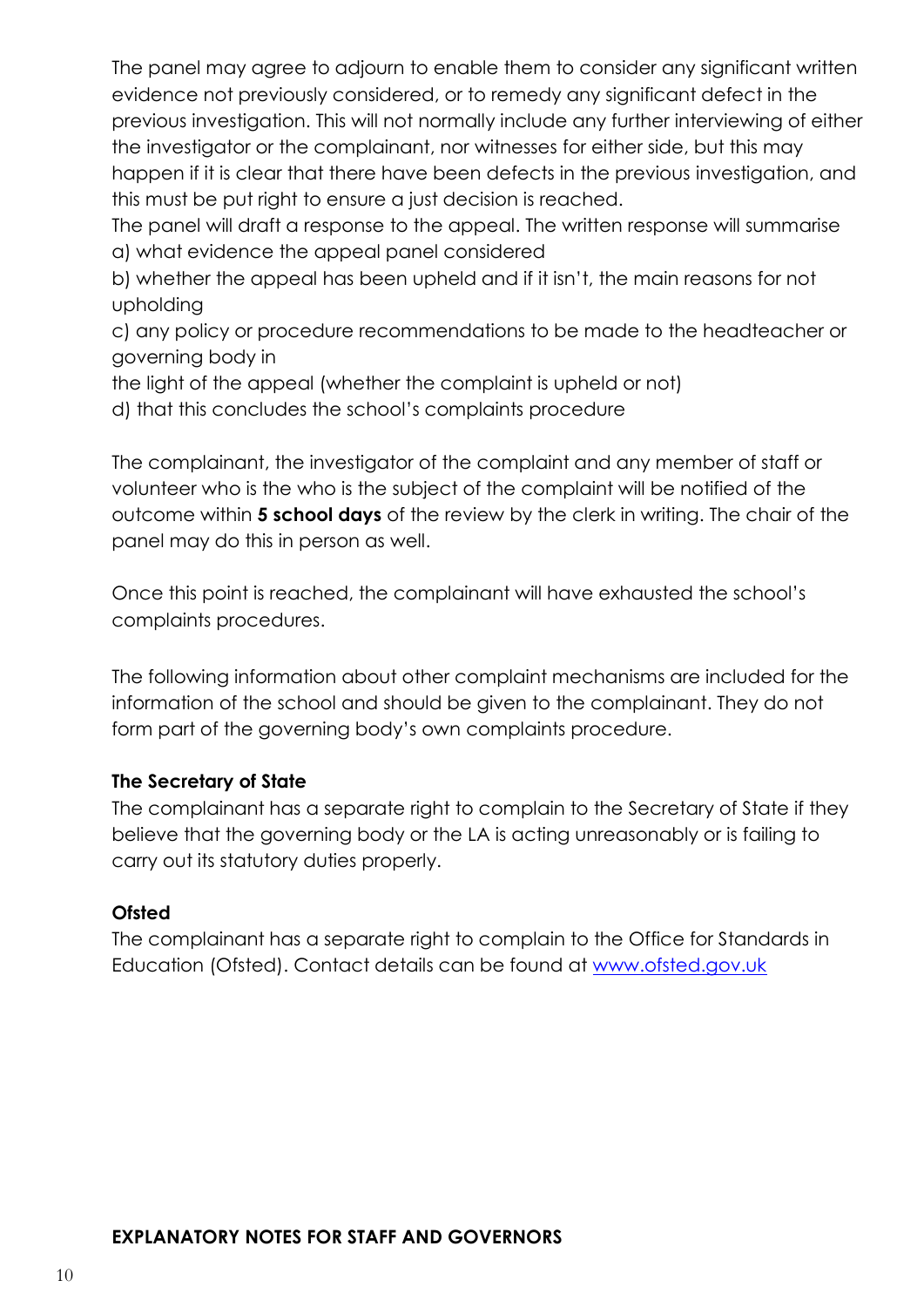## CHILD PROTECTION

1) If a complaint is received against a member of staff that amounts to an allegation of child abuse, the advice of the Local Authority Designated Officer (LADO) will be immediately sought.

## WHICH PROCEDURE?

- 2) The school will always try to resolve concerns at the earliest possible stage, but will not prolong the use of an informal approach in order to delay or avoid a formal investigation. It reserves the right to deal with a concern by using the 'investigating complaints' stage of the procedure, if this will resolve matters more speedily.
- 3) The school will not normally investigate anonymous complaints, but may retain and review any written material submitted anonymously for future reference and to ensure any warning signs are considered that will secure the safety of pupils and staff.
- 4) Complainants may not determine how a complaint will be investigated. Where a statutory or local authority procedure does not have to be followed, the school will use the relevant procedure most recently adopted by the governing body. Any variation to the procedure by the school should be agreed with the complainant in advance.
- 5) Complaints about governors will only be handled by the chair or clerk, using either this procedure, or by referring to guidance set out in A Guide to the Law for School Governors, as follows:
	- The removal of governors from office Chapter 3, paras 26-27
	- The procedure for the removal Chapter 3, paras 28-31
	- disqualifications and disqualifications Chapter 3 paras 37 39
	- Iremoval of the chair or vice-chair from office Chapter 4 paras 41-43
	- Isuspension of governors Chapter 4 paras 59 -63
- 6) If the complainant has raised concerns about racist or homophobic incidents, staff should ask the complainant if they wish to record any hate crimes through the County Council's Prejudicial Incident reporting system. This can be reported directly through Allyson Carty, 5 Portland Square, Carlisle, Cumbria CA1 1PU or email: [allyson.carty@cumbriacc.gov.uk](mailto:allyson.carty@cumbriacc.gov.uk)

If further support is needed for the complainant this can be gained again from Allyson Carty or Sara Nobili-Park email [sara.nobili-park@cumbriacc.gov.uk](mailto:sara.nobili-park@cumbriacc.gov.uk)

### TIMESCALES

- 7) All concerns will be responded to swiftly and appropriate action taken, including making an apology where appropriate, so that concerns do not unnecessarily escalate to formal complaints.
- 8) All references to 'days' are to school days. Where timescales are prescribed, the school recognises that there may be circumstances for both parties that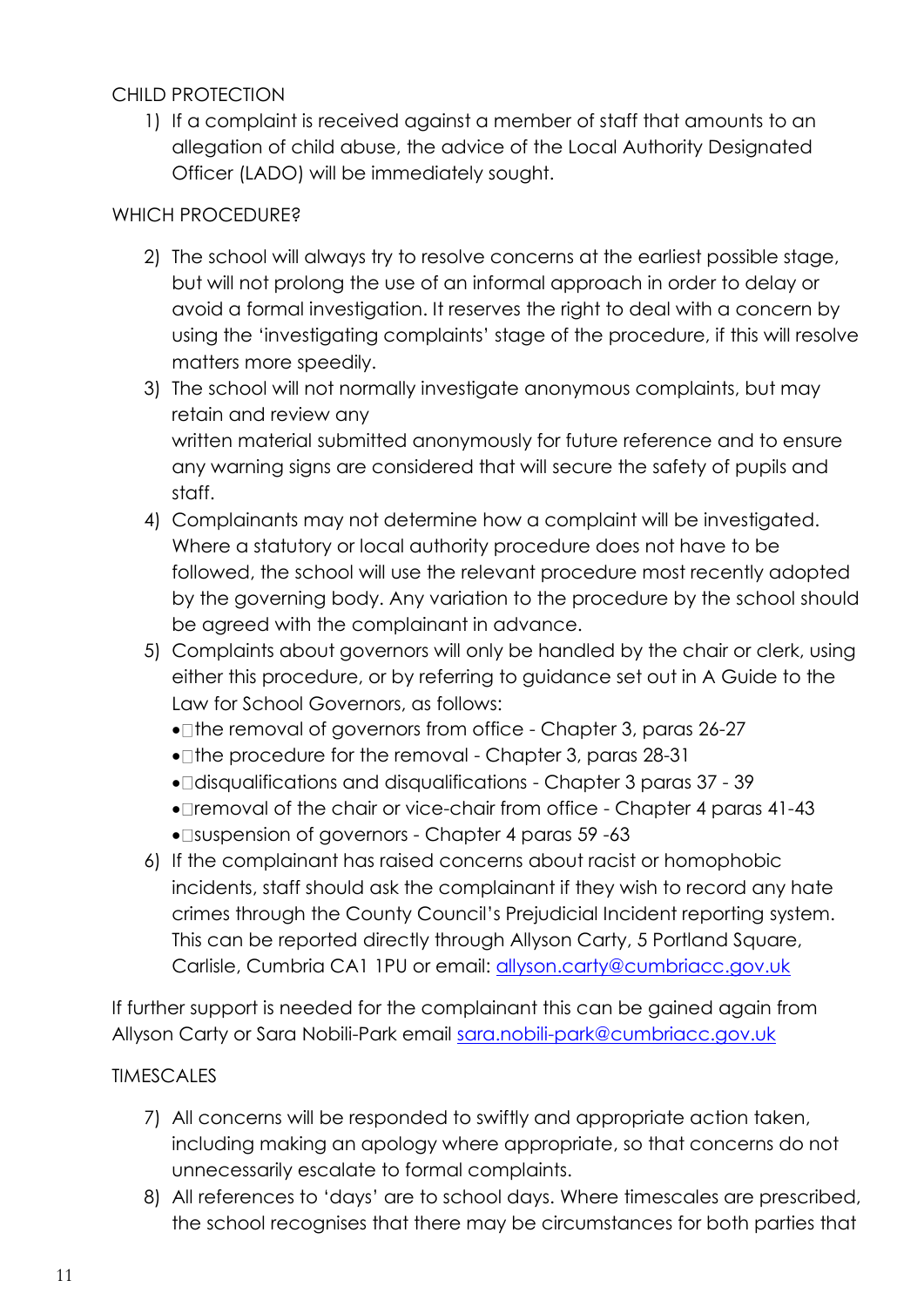prolong the procedure – such as sickness absence or holiday – and it would be reasonable to expect some variation or flexibility. The complainant will be informed of any change to timescales as soon as possible.

9) When a complaint is being handled, the investigator should arrange provisional dates for all stages in the procedure, allowing the school to plan for the appeal stage in advance.

### INVESTIGATORS / PANEL MEMBERS/ 'TAINTED' GOVERNORS

- 10)The headteacher will ensure that those senior staff who may be delegated to act as an investigator will have this duty included in their job description.
- 11)If any complaint is being investigated by a governor, either the chair or the investigating governor will also ensure that arrangements for any potential appeal are provisionally made at the outset of the investigation.
- 12)All categories of governor may be regarded as suitable to be appointed as investigators or to a panel, provided that a governor is not previously 'tainted' or has a *personal* conflict of interest that would prevent them from acting impartially.
- 13)A governor will only be regarded as 'tainted,' and therefore ineligible to act as investigator or member of an appeal panel, if they have had either a) Substantial personal involvement in the matter, or b) Substantial prior knowledge of the details of the complaint that would render them incapable of acting impartially (e.g., the investigator could not also sit on the appeal panel).

The fact that the complainant (or any individual who is the subject of the complaint) might deem a governor tainted will not be regarded as a sole determination of their ineligibility.

14)Relevant staff and governors will attend training to ensure that complaints can be handled appropriately.

CONFIDENTIALITY / RECORDS / COMMUNICATION

15)A complaint received by any member of the governing body will not be referred to other members of the governing body (except the chair) nor taken to a governing body meeting.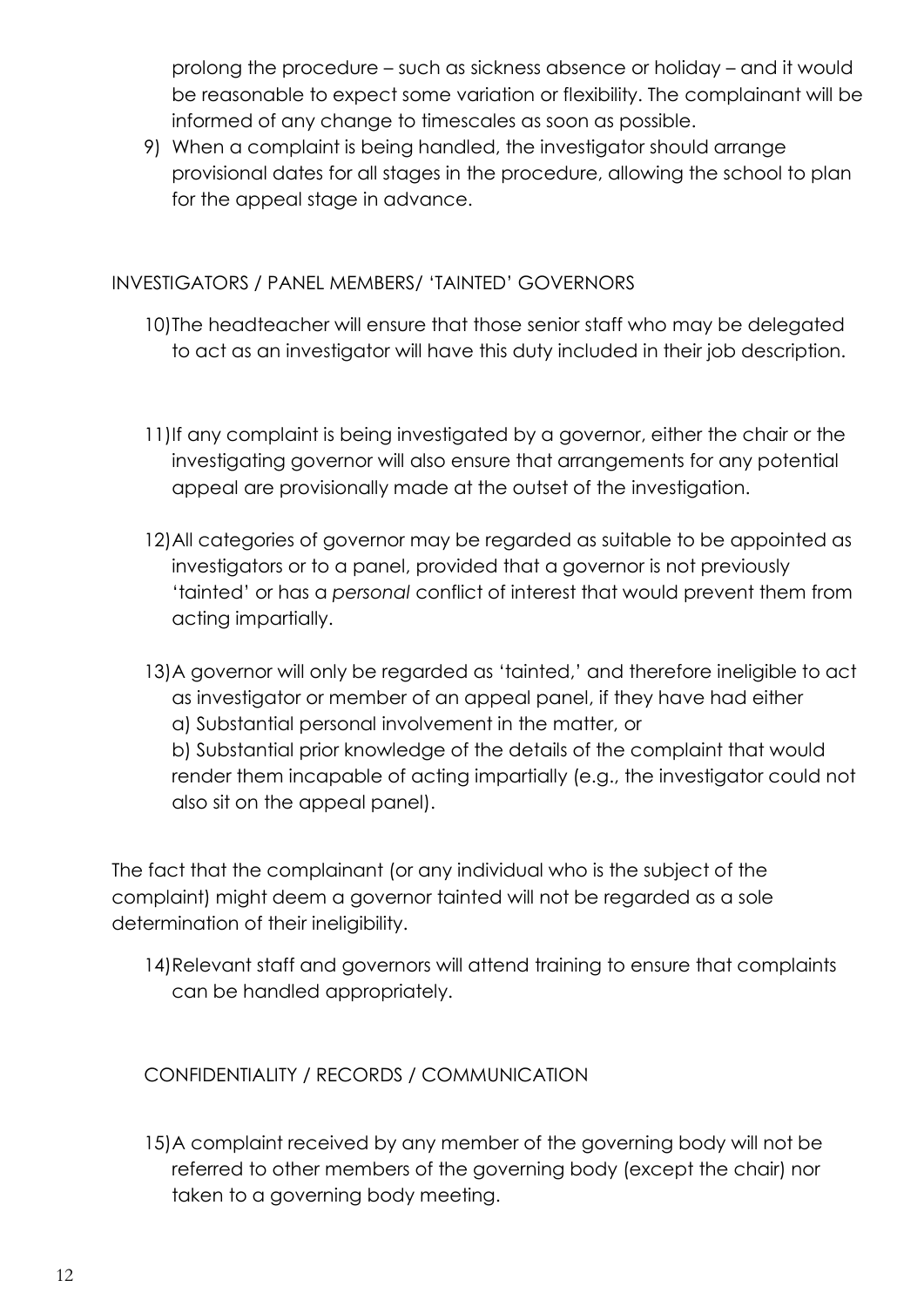- 16)Governors approached personally by a complainant will advise them of the school's procedure and refer them either to the headteacher, or to the Chair of Governors, or to put their complaint in writing to the clerk to the governors, whichever is appropriate.
- 17)Complainants will be advised that they may harm the fair hearing of their complaint if they write to all members of the governing body.
- 18)All correspondence will use the school address. All letters from the governing body will be signed from and by the clerk to the governors, even where it is the Chair of Governors or other member of the governing body that is the investigator, or the chair of an appeal panel.
- 19)The school will retain records of complaints for at least one year. As part of its process of self evaluation, the governing body will monitor records to review the effectiveness of the procedure and how the process of resolving concerns can contribute to school improvement.
- 20)If the complainant needs further advocacy assistance on other areas this link may be of use:www.cumbria.gov.uk/adultsocialcare/rights/advocacy1.asp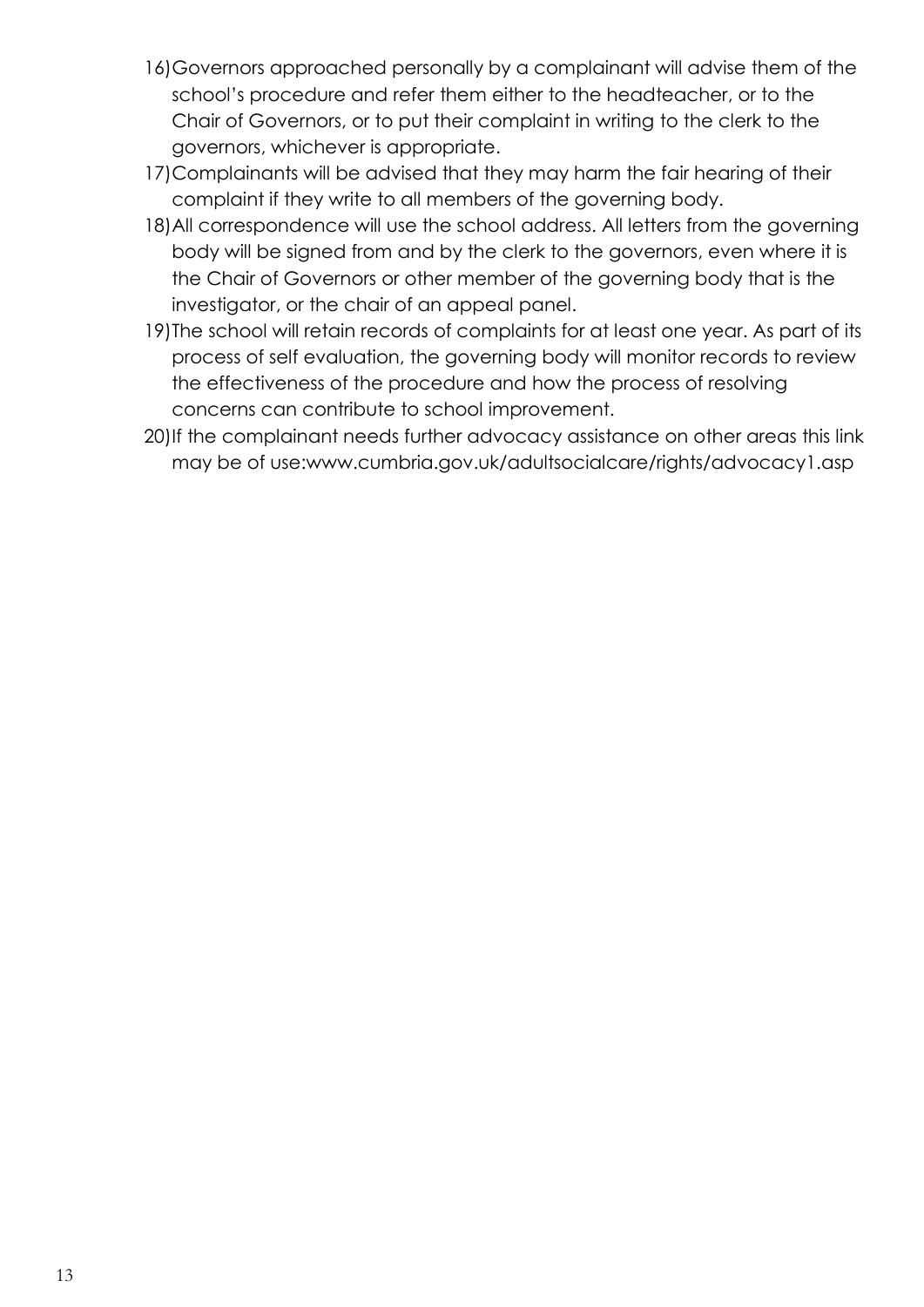# ANNEX 2 FLOWCHART

#### RESPONDING TO CONCERNS

Discussion between individual and complainant-------------------------------------------------------->Resolved: No further action

No resolution Discussion between Headteacher and complainant

No resolution. Complainant notifies request for formal investigation within 5 school days of informal meeting

INVESTIGATING COMPLAINTS

Investigator writes to complainant within 5 school days of receiving complaint

Investigator meets complainant within 10 school days of receiving complaint and confirms procedure to be implemented

Investigation carried out and concluded within 10 school days of meeting with complainant

Outcome letter to complainant by end of investigation

------------------------------------------------------------------------------->Option of Resolution stage

Resolution meeting within 10 school days of notification to complainant ----------------------->Accepted. No Further Action

Outcome not accepted. Complainant notifies within 5 school days of outcome

APPEAL STAGE

Chair of panel acknowledges within 5 school days of notice of appeal

Evidence/additional papers submitted/circulated and confirmation of witnesses no less than 5 school days before review

Review within 10 school days of notice of appeal

Outcome in writing. End of procedure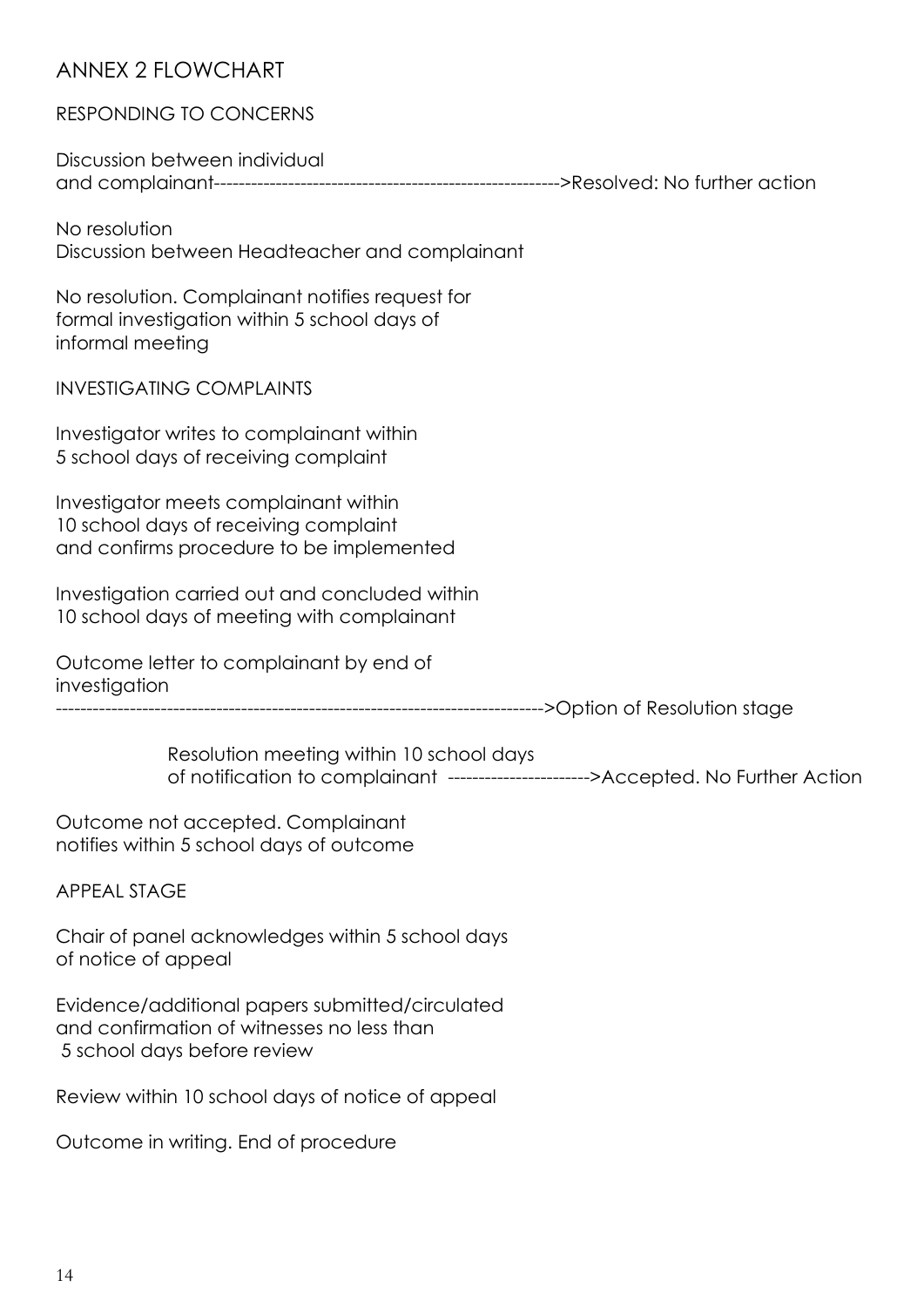#### **POLICY FOR HANDLING UNREASONABLY PERSISTENT, HARASSING OR ABUSIVE COMPLAINANTS**

The headteacher and governing body are committed to the improvement of our school. We welcome feedback from parents/carers and will always try to resolve any concerns as quickly as possible. There is a procedure for parents to use if they wish to make a formal complaint.

Sometimes, however, parents or carers pursuing complaints or other issues treat staff and others in a way that is unacceptable. Whilst we recognise that some complaints may relate to serious and distressing incidents, we will not accept threatening or harassing behaviour. The aim of this leaflet is to provide information about our school policy on unreasonably persistent complainants or harassment of staff.

#### **What do we mean by 'an unreasonably persistent complainant'?**

An unreasonably persistent complainant may be anyone who engages in unreasonable behaviour when making a complaint. This will include parents and carers who pursue complaints in an unreasonable manner. Unreasonable behaviour may include:

- $\blacksquare$  actions which are
- o out of proportion to the nature of the complaint, or
- o persistent even when the complaints procedure has been exhausted, or
- o personally harassing, or
- o unjustifiably repetitious and/or
- $\blacksquare$  an insistence on
- o pursuing unjustified complaints and/or
- o unrealistic outcomes to justified complaints and/or
- $\blacksquare$  an insistence on
- o pursuing justifiable complaints in an unreasonable manner (eg using abusive or
- threatening language; or
- o making complaints in public; or
- o refusing to attend appointments to discuss the complaint

#### **What is 'harassment'?**

We regard harassment as the unreasonable pursuit of issues or complaints, particularly if the matter appears to be pursued in a way intended to cause personal distress rather than seek a resolution. Behaviour will fall within the scope of this policy if:

• Lit appears to be deliberately targeted over a significant period of time at one or more members of school staff or others, without good cause;

• Ithe way in which a complaint or other issues is pursued (as opposed to the complaint itself) causes ongoing distress to school staff or others;

 it has a significant and disproportionate adverse effect on the school community, interfering with the daily business of the education of pupils.

#### **What can you expect from the school?**

Anyone who raises informal or formal concerns and complaints with the school can expect us to:

- $\blacksquare$  keep in touch regularly in writing over:
- o how and when problems can be raised with the school

o details of the school's complaints procedure

o details of the school's Unreasonably Persistent Complaints/Harassment Policy